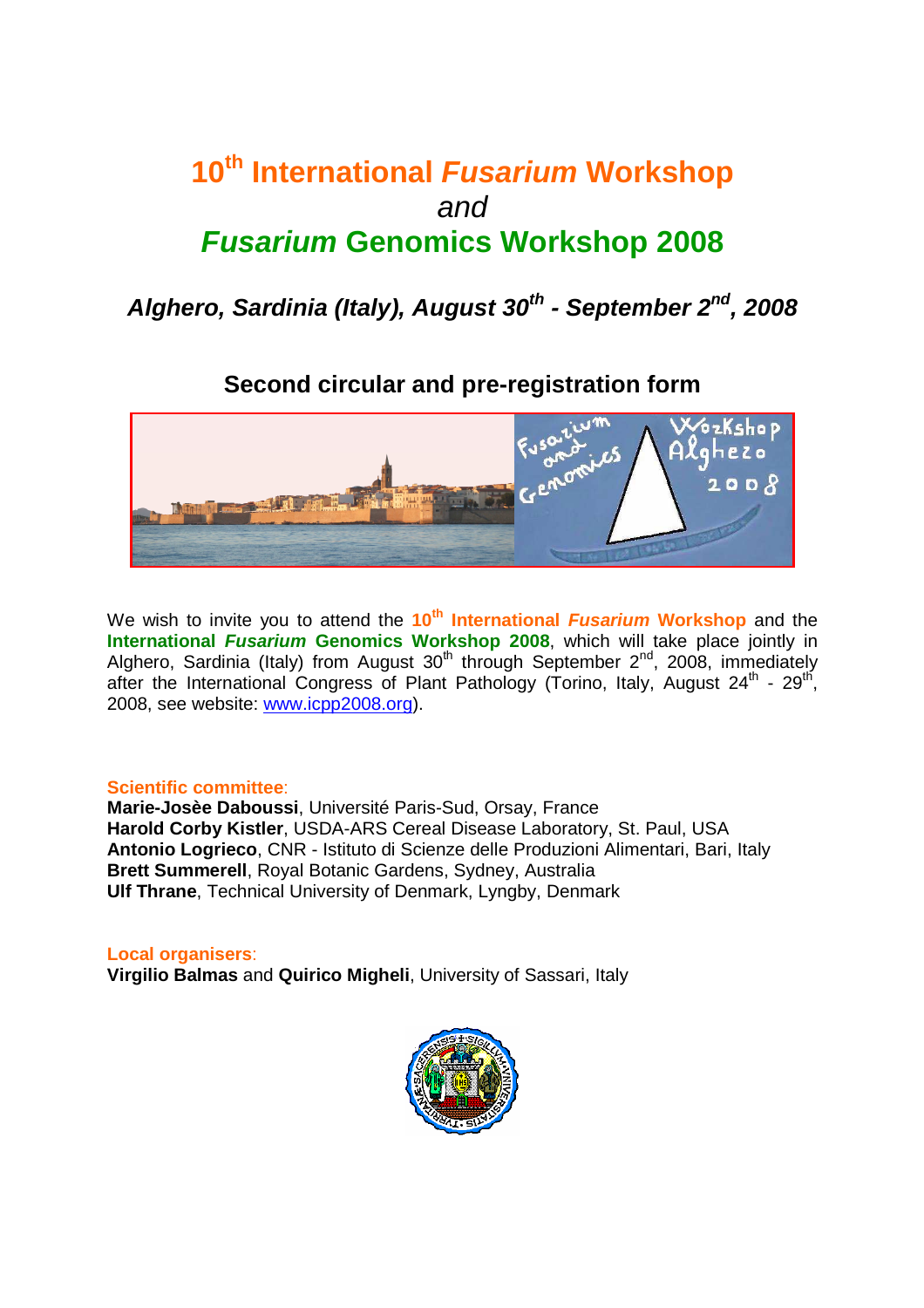### **10th International Fusarium Workshop**  and **Fusarium Genomics Workshop 2008**

**Alghero, Sardinia (Italy), August 30th - September 2nd, 2008** 

## **Preliminary programme**

#### **Saturday 30 August**

- **Morning**: Arrival of participants
- **Afternoon**: Registration of participants Keynote address Systematics and phylogenetics Poster session

#### **Sunday 31 August**

- **Morning**: Genomics
- Host-fungal interactions **Afternoon**: Biological control Ecology and biogeography Poster session

#### **Monday 1 September**

- **Morning**: Mycotoxins and metabolism **Diagnostics**
- **Afternoon**: Disease management Poster session Conference dinner

#### **Tuesday 2 September**

**Morning:** Pathogenicity and disease epidemiology **Afternoon**: Departure

Please check the website http://www.cdl.umn.edu/scab/10th fhb wkshp.htm for **updates concerning the Conference.** 

This announcement is addressed to researchers of Fusarium who have registered an interest in receiving information about activities relating to the study of Fusarium. If you wish to be removed from this list please contact Quirico Migheli (qmigheli@uniss.it) or Virgilio Balmas (balmas@uniss.it).

Circulate this to other parties who you think might be interested and if they wish to be added to the mailing list please also contact us.